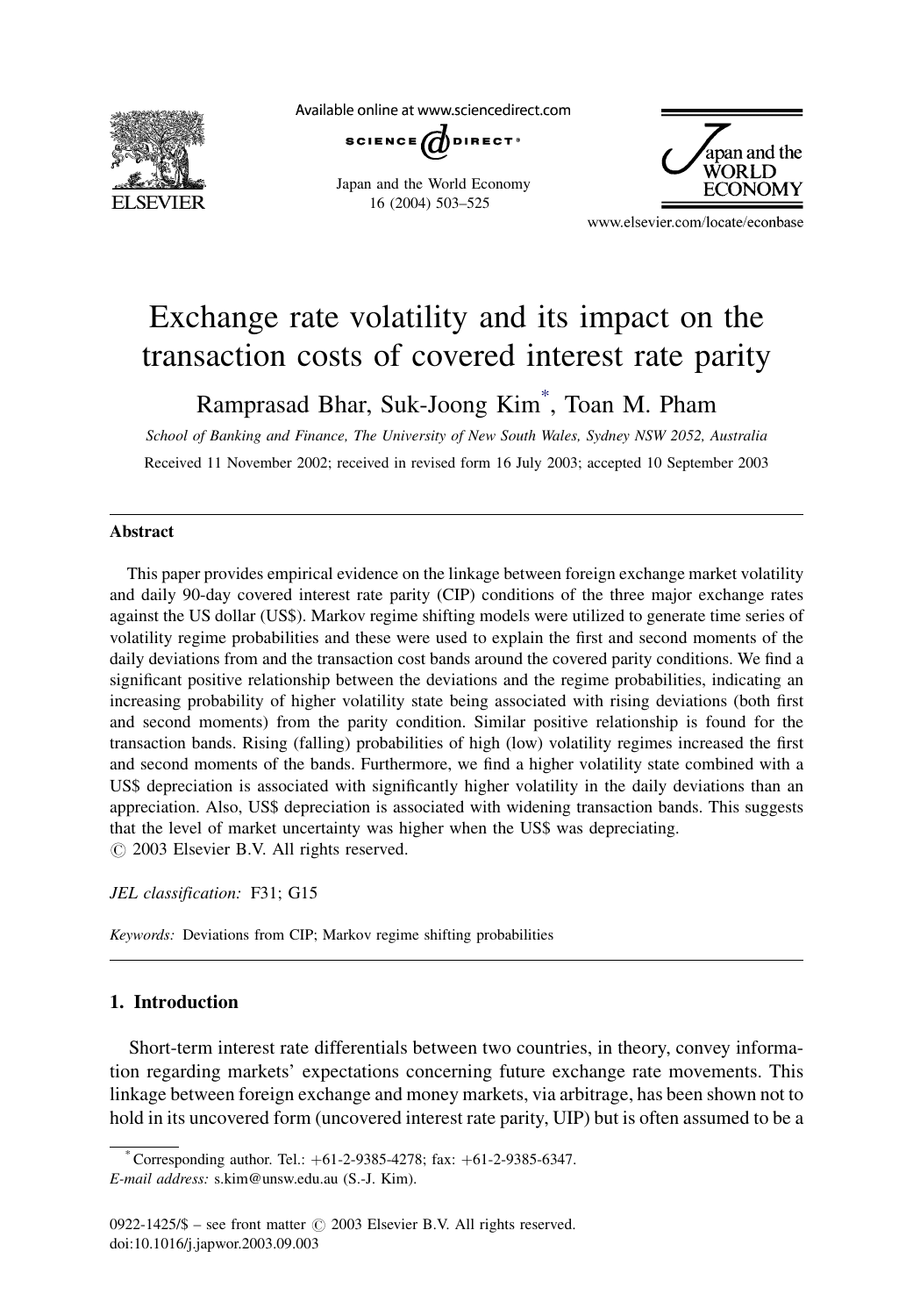valid empirical regularity in its covered form (covered interest rate parity, CIP) once various market imperfections are taken into account.<sup>1</sup> An enormous extant literature on forward premium (FP) (inter alia [Hansen and Hodrick, 1980; Mark, 1988; Hodrick, 1989;](#page--1-0) [Backus et al., 1993](#page--1-0); Levich and Thomas, 1993; [Stulz, 1994; Bansal et al., 1995; Bekaert,](#page--1-0) [1996](#page--1-0)) suggests that persistent deviations from the theoretical condition of UIP are deemed to be attributed to the failure of either or both of the two conditions underlying UIP, namely risk neutrality and rationality of expectations of market participants. However, despite some limited success in resolving the forward premium puzzle, on balance a general conclusion is that it remains a serious challenge and an anomaly in the literature of currency exchange. In parallel with the research on the forward risk premium briefly touched on above there exists a different strand of research that focuses on the empirical validity of the equilibrium conditions implied by CIP. Despite the empirical support in the Eurocurrency markets ([Taylor, 1987; Clinton, 1988\)](#page--1-0), violations of CIP between national markets (significant deviations of forward exchange rates from the CIP conditions) are observed which are attributed to transactions costs [\(Frenkel and Levich, 1975, 1977;](#page--1-0) [Frenkel, 1981\)](#page--1-0), political risks ([Aliber, 1973\)](#page--1-0), tax differentials [\(Levi, 1977\)](#page--1-0), and capital market imperfections ([Blenman, 1991\)](#page--1-0). In addition, [Balke and Wohar \(1998\)](#page--1-0) show nonlinear dynamics of persistence of CIP deviations where deviations outside of the transaction cost bands were less persistent compared to those within the bands. While most of the arbitrage profits are small there are also large deviations from CIP from their sample. [Peel](#page--1-0) [and Taylor \(2002\)](#page--1-0) investigate covered interest arbitrage in the interwar foreign exchange market, using weekly US dollar (US\$)–UKP rates during the 1920s. Specifically their analysis supports the Keynes–Einzig conjecture that the neutral band is of the order of one percent point on an annual basis and the deviations are moderately persistent even outside this band. Overall deviations from the exact CIP conditions are often attributed to transactions costs in line with much of the published work (see, inter alia, [Demsetz,](#page--1-0) [1968; Frenkel and Levich, 1977; Taylor, 1987, 1989\)](#page--1-0). In particular, in the Eurocurrency markets, where most of the market imperfections that hinder the covered interest arbitrage between national money/foreign exchange markets identified above are absent, deviations from the exact CIP are mostly attributable to transaction costs. In other words, no arbitrage bands around the exact CIP conditions are determined by transaction costs of covered arbitrage. The transaction costs, measured as bid–ask spreads, can also be influenced by risk considerations in the foreign exchange market. For example, an expected rise in the level of foreign exchange volatility would induce wider spreads to compensate the liquidity providers for the information (adverse selection) costs. Assuming that in the highly competitive Eurocurrency markets (in major currencies) a significant part of the transaction costs of covered arbitrage (and thus deviations from the exact CIP conditions) may then be attributable to this compensation for the information costs.

In this paper, we aim to establish a time varying relationship between the foreign exchange market volatility and the transaction cost considerations in the covered interest rate parity conditions. We measure transaction costs in two ways, (i) deviations from the exact CIP conditions and (ii) vertical distance between the upper and lower bounds around

<sup>&</sup>lt;sup>1</sup> These include differential tax rates between nations, transactions costs, risk premium, etc. and they create a band around the exact CIP line within which no profitable arbitrage is possible.